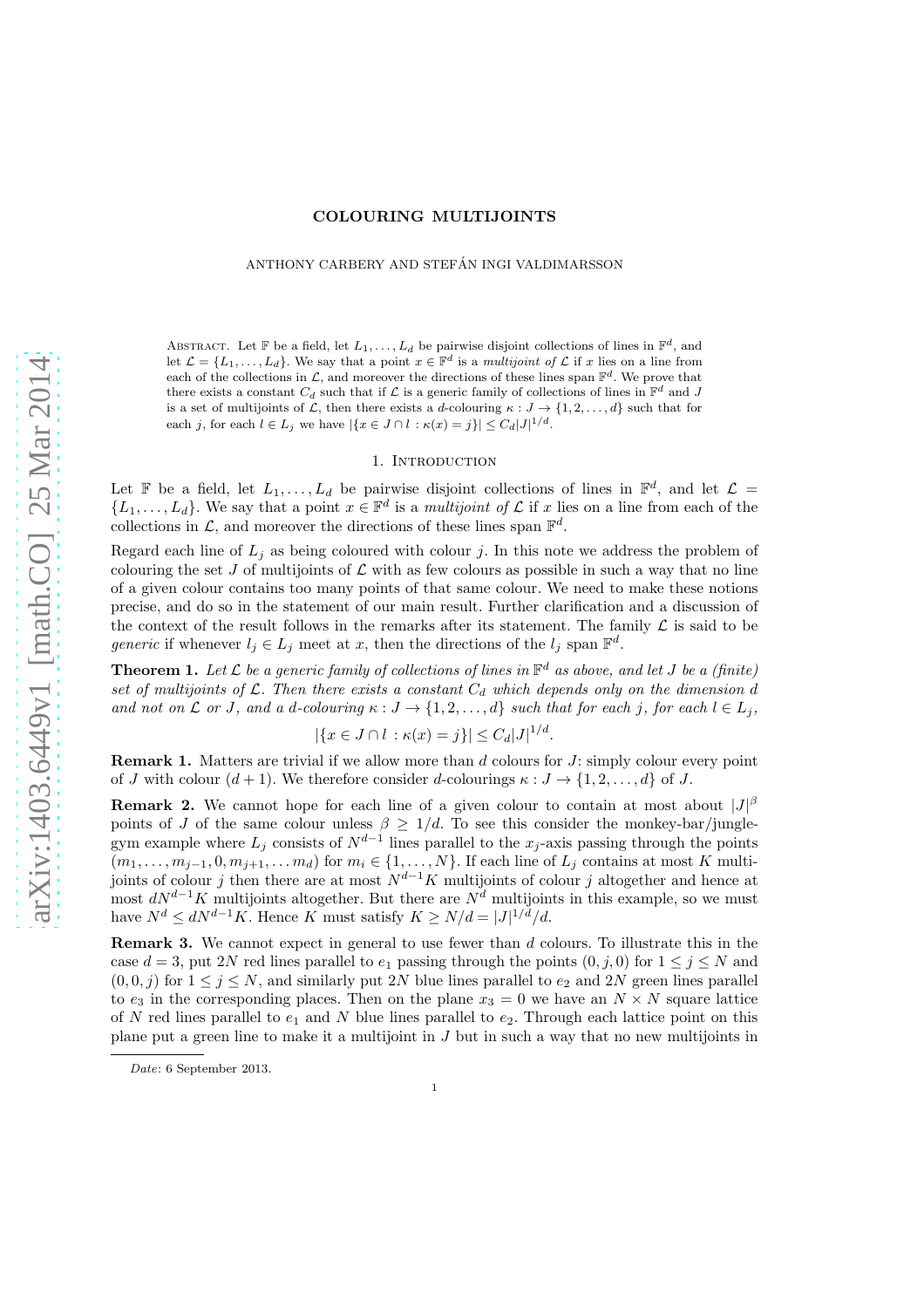J are created. Similarly add red lines through lattice points on the plane  $x_2 = 0$  and blue lines through lattice points on the plane  $x_1 = 0$ . Altogether we now have  $3N^2$  multijoints, with the colours red, blue and green in symmetry. Can we colour this arrangement of multijoints using only two colours, say red and blue, in such a way that a line of a given colour contains at most  $\sim N^{2/3}$  points of that colour? If so, considering the multijoints in the the plane  $x_3 = 0$ , every red line would have at most  $\sim N^{2/3}$  red multijoints, so there would be at most  $\sim N \times N^{2/3} = N^{5/3}$ red multijoints on this plane, and simlarly at most  $\sim N^{5/3}$  blue multijoints. Hence there would be at most  $\sim N^{5/3}$  multijoints on this plane, when in fact there are  $\sim N^2$ . This contradiction shows that we cannot colour this arrangement with fewer than 3 colours, and similar examples in higher dimensions show that in  $\mathbb{F}^d$  we will need d colours in general.

Our setting with d families of lines is a variant of the setting of the so-called joints problem. There we have a single collection L of lines in  $\mathbb{F}^d$ , and we define a *joint of L* to be any point which lies at the intersection of d lines from  $L$  with the condition that the set of directions of those d lines should span  $\mathbb{F}^d$ . In recent years there has been quite a bit of interest in the joints problem and it is now known that if  $J$  is the set of joints of  $L$  then we have

$$
(1) \t\t |J| \leq C_d |L|^{d/(d-1)}
$$

where  $C_d$  depends only on the dimension d. This was originally proved in the case  $\mathbb{F} = \mathbb{R}$  by Guth and Katz in [\[6\]](#page-8-0) for  $d = 3$ , then for a general  $d \geq 3$  by Quilodrán [\[8\]](#page-8-1) and independently by Kaplan, Sharir and Shustin [\[7\]](#page-8-2). The extension to general fields is in [\[2\]](#page-8-3).

The natural question in our setting is whether we have, with  $J$  now being the set of multijoints of  $\mathcal{L}$ ,

<span id="page-1-0"></span>(2) 
$$
|J| \leq C_d \prod_{j=1}^d |L_j|^{1/(d-1)}
$$

where  $C_d$  depends only on the dimension d. At the moment this question seems out of reach except in two dimensions, and we instead consider the related problem described above.

Let us explain the relevance of our result to [\(2\)](#page-1-0). In [\[4\]](#page-8-4) Dvir proved the finite field Kakeya conjecture. Since then, his central idea, dubbed the polynomial method, has been used extensively, among other things in the cited work on the joints problem. In another direction, Guth [\[5\]](#page-8-5) extended the polynomial method to prove the endpoint case of the multilinear Kakeya conjecture in  $\mathbb{R}^d$ . This is a continuous version of inequality [\(2\)](#page-1-0) introduced above. His proof used algebraic topology but see [\[3\]](#page-8-6) for a treatment which relies only on the Borsuk–Ulam theorem.

Suppose we have d families  $\mathcal{T}_j$  of doubly-infinite tubes  $T_j$  in  $\mathbb{R}^d$  of infinite length and unit crosssection, and suppose that each tube in  $\mathcal{T}_j$  points approximately in the direction of the j-th standard basis vector  $e_j$ . Guth's argument involves a preliminary manipulation and then the main work goes into proving that for every non-negative function M there exist functions  $S_i$ ,  $j = 1, \ldots, d$ , such that

<span id="page-1-2"></span>(3) 
$$
M(x) \le \left(\prod_{j=1}^d S_j(x)\right)^{1/d} \text{ and}
$$

<span id="page-1-3"></span>(4) 
$$
\sum_{x} S_j(x) \leq C_d ||M||_d.
$$

<span id="page-1-1"></span><sup>&</sup>lt;sup>1</sup>Guth's set up is more relaxed than this, see also [\[1\]](#page-8-7).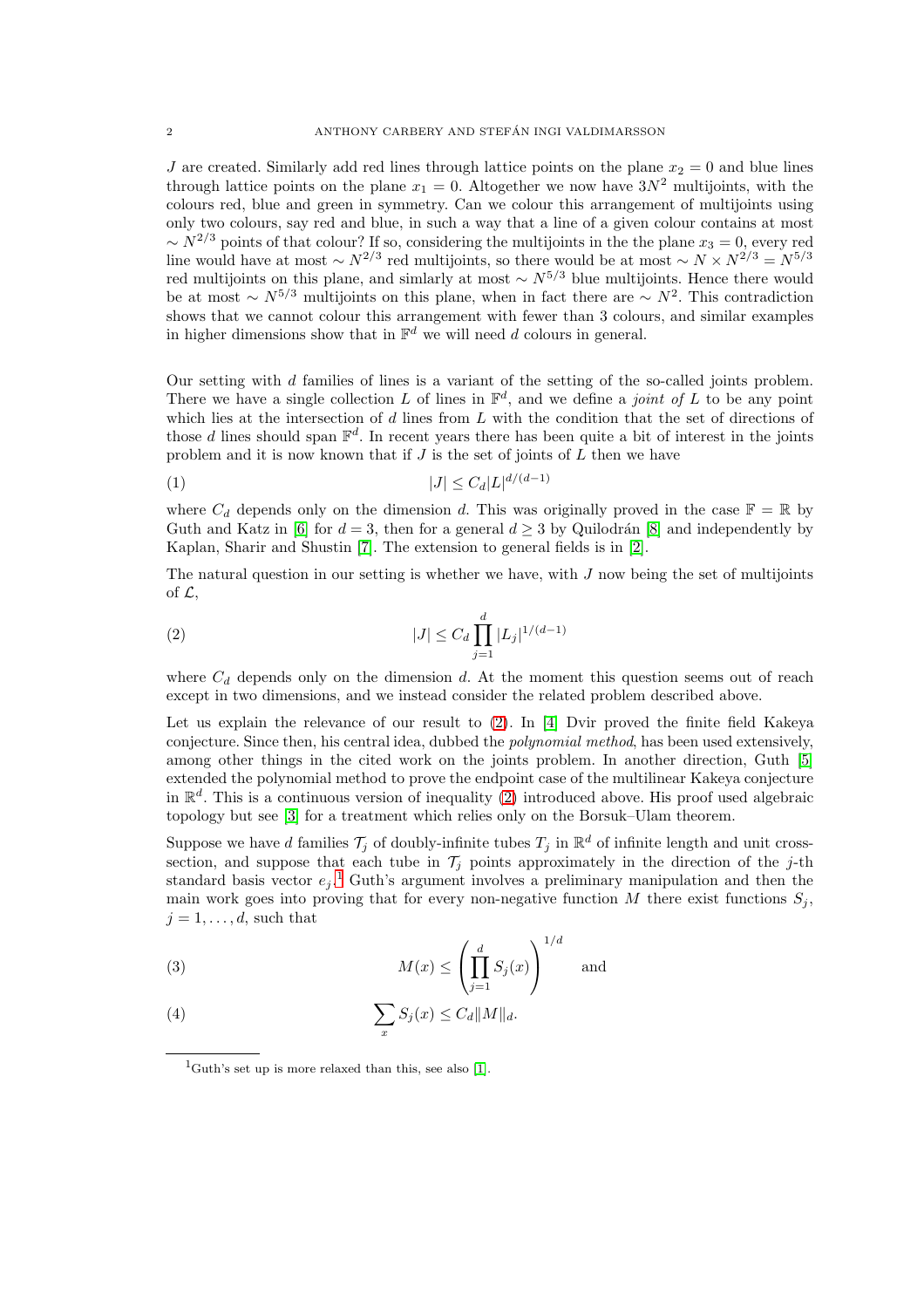The domain of the functions M and  $S_j$  is the set of unit cubes in  $\mathbb{R}^d$ , and inequality [\(3\)](#page-1-2) is supposed to hold for each cube. The sum in inequality [\(4\)](#page-1-3) is over cubes x meeting a tube  $T_i \in \mathcal{T}_i$ , and inequality [\(4\)](#page-1-3) is supposed to hold for each tube in the collection  $\mathcal{T}_i$ , for all  $j = 1, \ldots, d$ .

In considering inequality [\(2\)](#page-1-0) one is naturally led to consider inequalities [\(3\)](#page-1-2) and [\(4\)](#page-1-3) where the tubes are replaced by lines (of zero width), the unit cubes by points and where we suppose that if  $x \in l_j \in L_j$  for  $j = 1, ..., d$  then the directions of the  $l_j$  should span  $\mathbb{F}^d$ , i.e. that x is a multijoint according to our definition above. Note that in the case of  $\mathbb{R}^d$  straightforward limiting arguments applied to the results of [\[5\]](#page-8-5) and [\[1\]](#page-8-7) do not yield an answer to the question of the satisfiability of [\(3\)](#page-1-2) and [\(4\)](#page-1-3), or of the validity of [\(2\)](#page-1-0) in this setting.

If in [\(3\)](#page-1-2) and [\(4\)](#page-1-3) we replace the general nonnegative function M by a characteristic function  $\chi_J$ of a set of multijoints J, and the geometric mean by the (larger) arithmetic mean we arrive at the (easier) problem of finding  $S_i$  such that

(5) 
$$
\chi_J(x) \leq \frac{1}{d} \sum_{j=1}^d S_j(x) \text{ and}
$$

(6) 
$$
\sum_{x} S_j(x) \leq C_d |J|^{1/d}.
$$

Theorem [1](#page-0-0) is equivalent to this new problem: if we have such  $S_j$ , for each x, choose a j with  $S_i(x) \geq 1$  and assign colour j to x; conversely, if we have a colouring satisfying the conclusion of Theorem [1,](#page-0-0) declare  $S_i(x) = d$  if x has colour j and  $S_i(x) = 0$  otherwise.

Finally, we remark that when  $d = 2$  there is a simple *ad hoc* argument leading to the conclusion of Theorem [1.](#page-0-0) Indeed, suppose in  $\mathbb{F}^2$  we have a family of blue lines and a family of red lines, (with no line having both colours). If a blue line contains at most  $\sqrt{2} |J|^{1/2}$  bijoints, colour all of those bijoints blue. Colour all other bijoints red. Suppose we have a red line with as many as  $k = \sqrt{2} |J|^{1/2} + 1$  red bijoints on it. Then each of these bijoints is on a (different) blue line, which must therefore contain more than  $\sqrt{2}$ |J|<sup>1/2</sup> bijoints (as they are not all blue). Hence there are more than

$$
\sqrt{2}|J|^{1/2} + (\sqrt{2}|J|^{1/2} - 1) + (\sqrt{2}|J|^{1/2} - 2) + \dots + (\sqrt{2}|J|^{1/2} - (k-1)) = \sqrt{2}k|J|^{1/2} - (k-1)k/2
$$

$$
= \sqrt{2}(\sqrt{2}|J|^{1/2} + 1)|J|^{1/2} - \sqrt{2}|J|^{1/2}(\sqrt{2}|J|^{1/2} + 1)/2 = |J| + \frac{|J|^{1/2}}{\sqrt{2}} > |J|
$$

distinct bijoints altogether, which is a contradiction. Hence each re d line also contains at most  $\sqrt{2}$ |J|<sup>1/2</sup> red points too.

## 2. Proof of Theorem [1](#page-0-0)

We let m be a positive integer and  $J$  be a set of multijoints of  $\mathcal{L}$ . We say that a colouring  $\kappa : J \to \{1, \ldots, d\}$  is  $(m+1)$ -unsaturated if for any  $j = 1, \ldots, d$  and any  $l_j \in L_j$  we have

$$
|\{x \in l_j : \kappa(x) = j\}| \le m.
$$

Otherwise the colouring will be called  $(m + 1)$ -saturated. So in an  $(m + 1)$ -saturated colouring there is some line containing  $(m+1)$  members of J with the same colour as the line. Theorem [1](#page-0-0) can be restated as:

**Theorem 2.** Let  $\mathcal{L}$  be a generic family of collections of lines in  $\mathbb{F}^d$  as above and let J be a set of multijoints of  $\mathcal{L}$ . Then there exists a constant  $C_d$  which depends only on the dimension d and not on  $\mathcal L$  or  $J$  and an integer  $m$  with  $m \leq C_d |J|^{1/d}$  such that  $J$  is colourable with an  $(m + 1)$ -unsaturated colouring.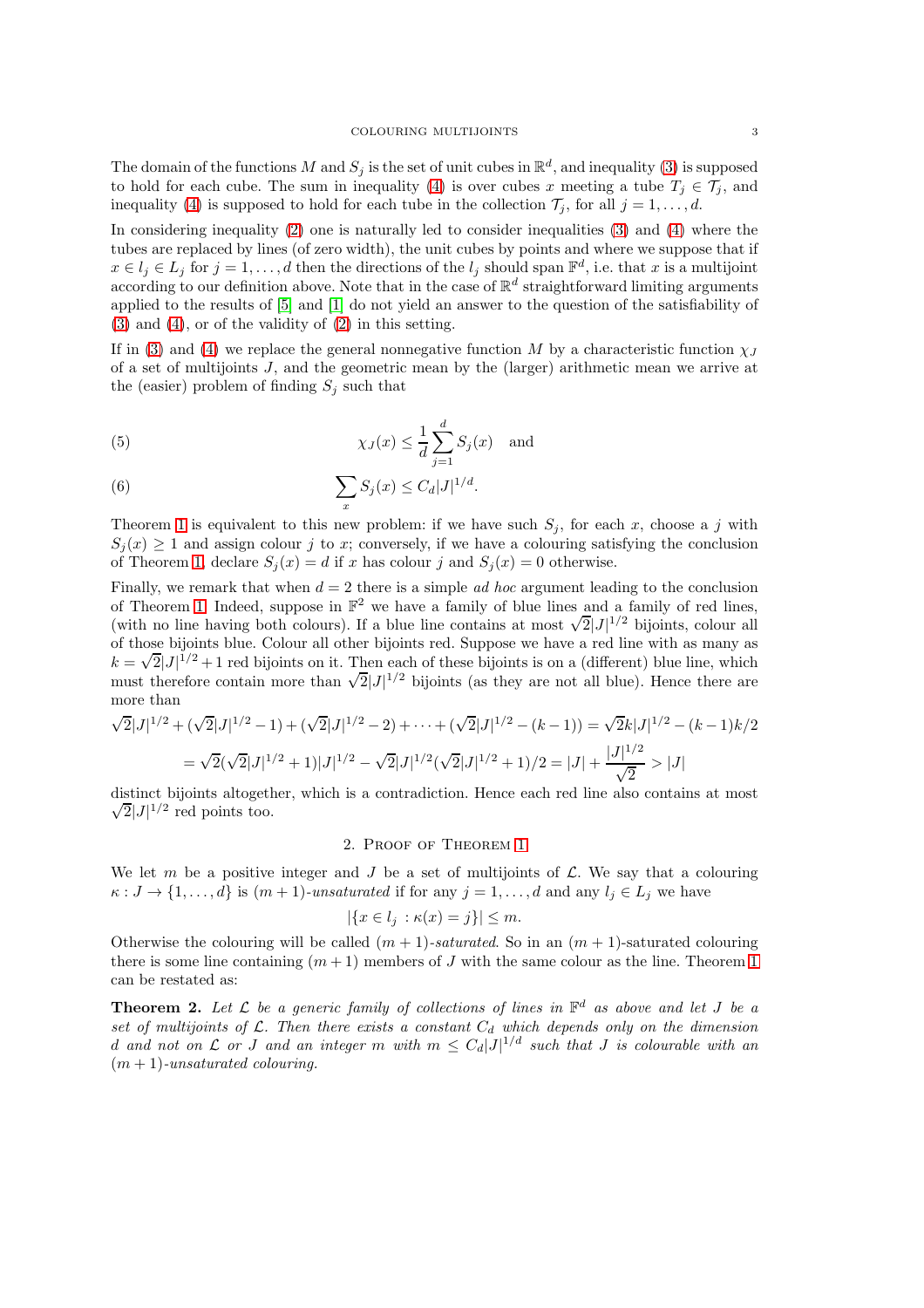*Proof.* Fix a positive integer m and the set  $\mathcal{L}$ . Let  $J_c$  be a set of multijoints of  $\mathcal{L}$  which is colourable with an  $(m+1)$ -unsaturated colouring and let  $x_0$  be a multijoint of  $\mathcal L$  which does not belong to  $J_c$ .

Our aim is to prove the following claim.

<span id="page-3-5"></span>**Claim 1.** If  $m > C_d |J_c|^{1/d}$  then  $\tilde{J} = J_c \cup \{x_0\}$  is colourable with an  $(m + 1)$ -unsaturated colouring.

This claim immediately proves the theorem: every singleton subset of  $J$  is trivially colourable with an  $(m + 1)$ -unsaturated colouring and the claim allows us to add points one at a time, preserving the property of being colourable with an  $(m + 1)$ -unsaturated colouring, until the size of the set reaches  $(m/C_d)^d$ , which by assumption will not happen before we exhaust  $J^2$  $J^2$ .

We now turn to the proof of the claim. To simplify notation we use J for what is called  $J_c$  in the statement of the claim. Let us label the elements of  $J = \{x_1, \ldots, x_{\nu}\}\$  and order the multijoints in J according to the indices. Let K be the set of colourings of J which are  $(m+1)$ -unsaturated.

We wish to define a strict partial ordering on K. To do this we construct for every  $\kappa \in K$  a coloured rooted tree T whose vertices belong to  $\tilde{J}$ . The tree will be rooted at  $x_0$  (which is achromatic) and all the other vertices will be members of  $J$  and will be assigned the colour given to them by  $\kappa$ . (We shall not colour the edges of the tree.)

2.1. Construction of the tree. Let us fix a  $\kappa \in K$  and describe the construction of the tree T with an iterative process.

At the 0-th step, the tree  $T_0$  has one vertex,  $x_0$ , and no edges. We will maintain an ordering on the vertices, based primarily on the step in which a vertex gets added and secondarily on the ordering inherited from  $\tilde{J}$ . In accordance with that we say that  $x_0$  is the first element of the tree and give it the alternative name  $y_1$ .

At the *i*-th step we consider  $T_{i-1}$ , and either construct a  $T_i$ , or else stop the procedure and declare  $T := T_{i-1}$ . We consider the *i*-th element of the tree  $T_{i-1}$ , which we call  $y_i$ , and construct  $T_i$  by adding one or more children from amongst the members of  $\tilde{J}$  not already in  $T_{i-1}$  to  $T_i$ , and then connect  $y_i$  to its children with edges.

If there is no *i*-th element in the tree  $T_{i-1}$  we say that the tree is *fully constructed* and we define  $T := T_{i-1}$ . Clearly this must happen before or when we reach step |J|.

Otherwise, we proceed as follows. The children of  $y_i$  will be the elements of  $\tilde{J}$  which are not already in the tree, and which are the reasons that we may not change the colour of  $y_i$  without the colouring becoming  $(m + 1)$ -saturated or at least in danger of becoming so.<sup>[3](#page-3-1)</sup> Specifically, for each colour j different from  $\kappa(y_i)^4$  $\kappa(y_i)^4$  let  $L_j^{(i)}$  be the subset of  $L_j$  consisting of the lines  $l_j$  going through  $y_i$  such that

<span id="page-3-4"></span>(7) 
$$
|\{x \in l_j \cap J : \kappa(x) = j\}| + |\{x \in l_j \cap T_{i-1} \cap J : \kappa(x) \neq j\}| \geq m.
$$

(Here and later we abuse notation and use  $T_{i-1}$  also to denote the vertex set of the tree  $T_{i-1}$ .) If the collection  $L_j^{(i)}$  is empty for some  $j \neq \kappa(y_i)$  we say that the colouring is *advanceable at step*  $i$ <sup>[5](#page-3-3)</sup>. Then we stop the construction, and declare  $T := T_{i-1}$ .

<sup>&</sup>lt;sup>2</sup>As we shall see below in Section [2.4,](#page-5-0) our approach constructs a suitable colouring of  $\tilde{J}$ .

<span id="page-3-0"></span> ${\rm ^3The}$  precise significance of this will become clearer as the proof proceeds.

<span id="page-3-1"></span><sup>&</sup>lt;sup>4</sup>In the case  $i = 1$  this simply means all colours j. This understanding applies in several places below.

<span id="page-3-3"></span><span id="page-3-2"></span> ${}^{5}$ See Section [2.4](#page-5-0) Claim [2\(](#page-5-1)b) for the reason we use this terminology.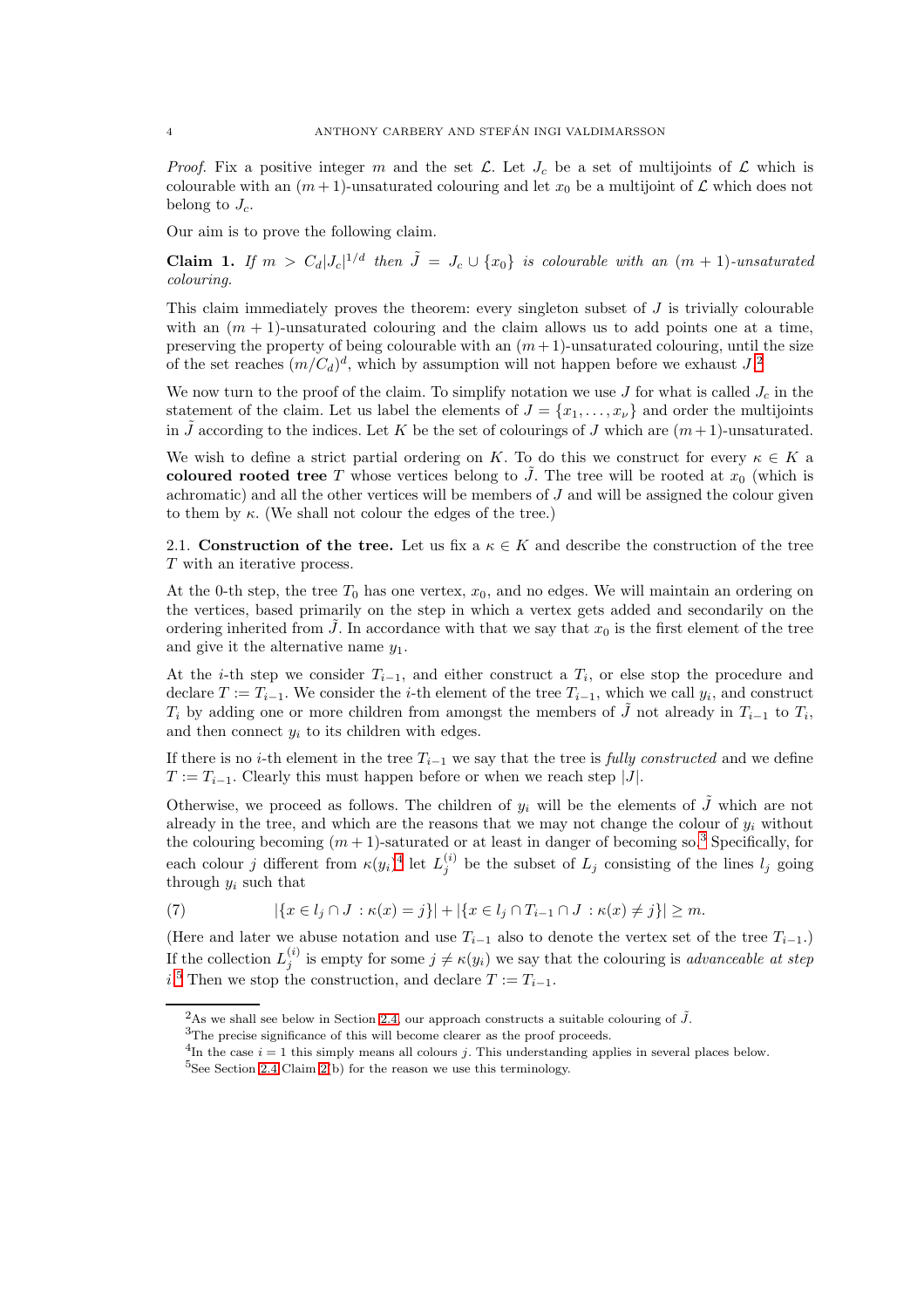Otherwise, if the colouring is not advanceable at step *i*, we define for each  $j \neq \kappa(y_i)$  the set  $I_j^{(i)}$ j which consists of all the points of J of colour j on any line from  $L_j^{(i)}$ , excluding those points which are already in the tree  $T_{i-1}$ . We let the tree  $T_i$  be the tree  $T_{i-1}$  with the points from  $I_i^{(i)}$ j for all  $j \neq \kappa(y_i)$  added as vertices, specifically as children of  $y_i$ . The edges of  $T_i$  are those of  $T_{i-1}$ together with edges linking  $y_i$  to each of its children. Note that no child has the same colour as its parent.

We remark that it is possible that  $I_j^{(i)}$  may be empty for some colour j even though  $L_j^{(i)}$  is non-empty. This is the case if all the points of colour j in J which lie on any line in  $L_i^{(i)}$  $j^{(i)}$  are vertices of  $T_{i-1}$ . If all of the  $I_j^{(i)}$  are empty we let  $T_i := T_{i-1}$ .

If the colouring is not advanceable at any step then eventually the tree will become fully constructed. We call such a colouring non-advanceable.

<span id="page-4-2"></span>2.2. The first stage in the construction. To fix ideas, let us run through the first stage of the construction. We have  $T_0 = \{y_1\} = \{x_0\}$  and so there is a first element of  $T_0$ . For each  $j \in \{1, 2, \ldots, d\}$  we have that  $L_j^{(1)}$  is the subset of  $L_j$  consisting of the lines  $l_j$  going through  $y_1$ such that

(8) 
$$
|\{x \in l_j \cap J : \kappa(x) = j\}| \ge m
$$

since the second term on the left-hand side of [\(7\)](#page-3-4) is zero. Since  $\kappa$  is  $(m + 1)$ -unsaturated, [\(8\)](#page-4-0) means that  $|\{x \in l_j \cap J : \kappa(x) = j\}| = m$ . Now either  $L_j^{(1)}$  $j_j^{(1)}$  is empty for some colour j, or it is non-empty for all  $j$ .

(1) In the first case we have that  $\kappa$  is advanceable at step 1, we stop the procedure and declare  $T = T_0$ . Note that in this case, if for a certain j,  $L_j^{(1)} = \emptyset$ , then for all  $l_j \in L_j$ passing through  $y_1$  we have

<span id="page-4-0"></span>
$$
|\{x \in l_j \cap J : \kappa(x) = j\}| < m.
$$

In this case we can simply assign the colour j to  $x_0$  and we are done.<sup>[6](#page-4-1)</sup>

(2) Otherwise, when  $L_j^{(1)} \neq \emptyset$  for all j, we have

$$
I_j^{(1)} = \{ x \in J : \kappa(x) = j \text{ and } x \in l_j \text{ for some } l_j \in L_j^{(1)} \}
$$

and we note that since every line in each  $L_j^{(1)}$  has exactly m members of J of colour j on it, each  $I_j^{(1)}$  has at least m members, and so  $T_1$  will be a proper extension of  $T_0$ , and in particular will have a second member ready for the construction of  $T_2$ .

The construction of the tree T depends on the colouring  $\kappa$ ; when we wish to emphasise this we shall use the notation  $T(\kappa)$  and likewise  $I_j^{(i)}(\kappa)$  to highlight this dependence.

2.3. A strict partial ordering. Now we turn to the definition of the strict partial ordering on K. Take  $\kappa_1, \kappa_2 \in K$  and construct the trees  $T(\kappa_1)$  and  $T(\kappa_2)$ . We say that  $\kappa_1$  is more advanced than  $\kappa_2$  at level  $i_0$  if

- (i)  $I_j^{(i)}(\kappa_1) = I_j^{(i)}(\kappa_2)$  for all  $j \neq \kappa_1(y_i)$  and for all  $i < i_0$ ;
- (ii)  $I_j^{(i_0)}(\kappa_1) \subseteq I_j^{(i_0)}(\kappa_2)$  for all  $j \neq \kappa_1(y_{i_0});$
- (iii) at least one of the inclusions in item (ii) is strict.

<span id="page-4-1"></span> ${}^{6}$ This observation will be important below.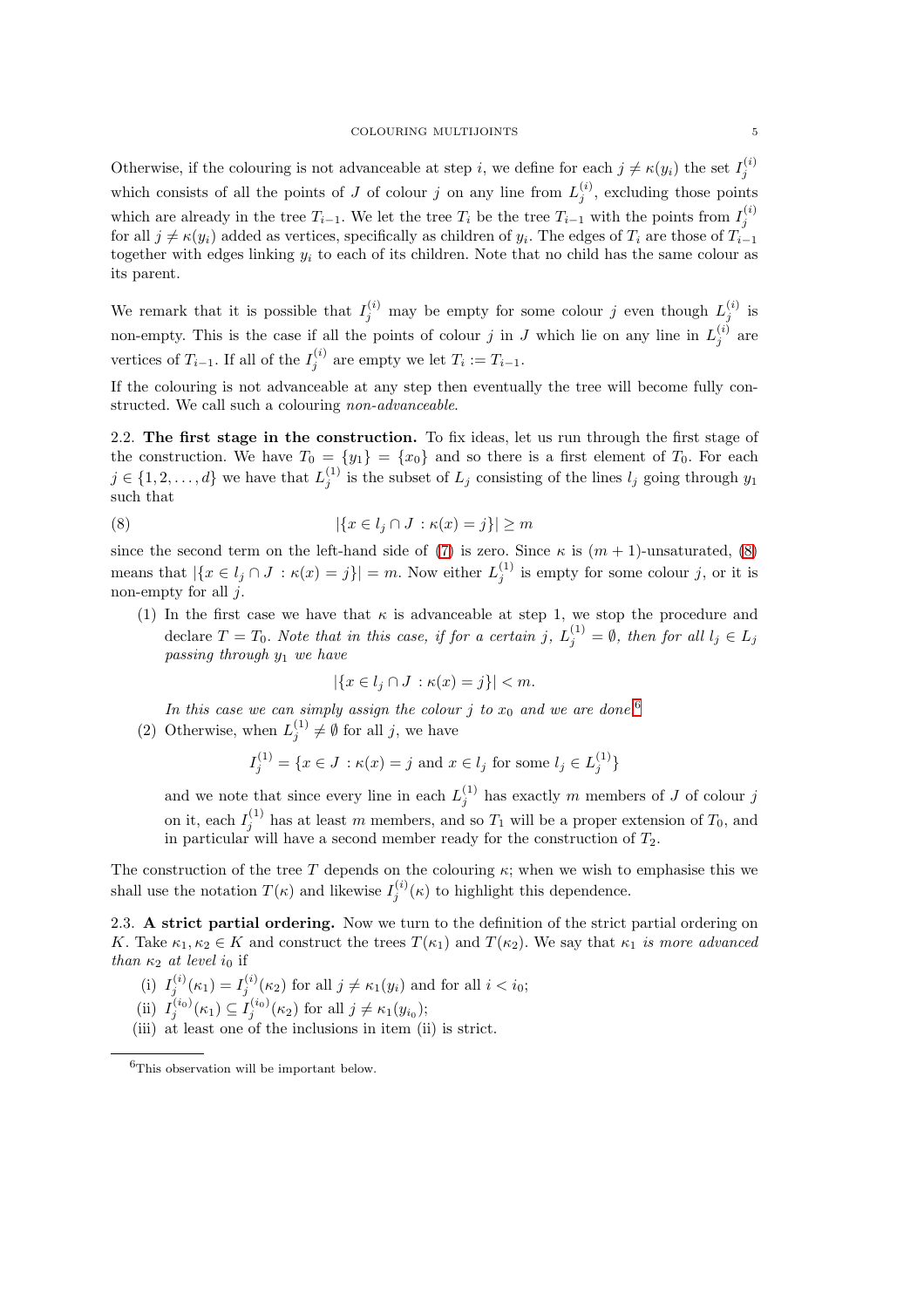In other words,  $\kappa_1$  is more advanced than  $\kappa_2$  at level  $i_0$  if the coloured trees  $T_{i_0-1}(\kappa_1)$  and  $T_{i_0-1}(\kappa_2)$  are identical, and  $T_{i_0}(\kappa_1)$  is a proper coloured subtree of  $T_{i_0}(\kappa_2)$ .<sup>[7](#page-5-2)</sup>

We say that  $\kappa_1$  is more advanced than  $\kappa_2$  if there is a level  $i_0$  such that  $\kappa_1$  is more advanced than  $\kappa_2$  at level  $i_0$ . Note that there can be at most one such level because of the requirement of a strict inclusion at level  $i<sub>0</sub>$ . It is clear that the notion of being more advanced is a strict partial ordering on K.

<span id="page-5-0"></span>2.4. A trichotomy. Now, for a general colouring  $\kappa \in K$  there are three possibilities. It may be advanceable at step 1, it may be advanceable at some step  $i > 1$  or it may be non-advanceable. We will prove the following claim.

# <span id="page-5-1"></span>Claim 2.

- (a) If  $\kappa$  is advanceable at step 1 then we can extend  $\kappa$  to an  $(m+1)$ -unsaturated colouring  $of J.$
- (b) If  $\kappa$  is advanceable at some step  $i > 1$  then there is a colouring  $\tilde{\kappa} \in K$  which is more advanced than κ.
- (c) If  $\kappa$  is non-advanceable then  $|T(\kappa) \cap J| \geq C_d^{-d} m^d$ .

We will establish Claim [2](#page-5-1) below, but for now we note that Claim [1](#page-3-5) follows immediately from it. Indeed, the hypothesis of Claim [1](#page-3-5) is that  $m > C_d |J|^{1/d}$ , so

$$
|T(\kappa) \cap J| \le |J| < C_d^{-d} m^d,
$$

meaning that under the hypothesis of Claim [1](#page-3-5) the third alternative cannot hold for any  $\kappa \in K$ . So every  $\kappa \in K$  must be advanceable at some step. If  $\kappa$  is advanceable at step 1, part (a) of Claim [2](#page-5-1) gives us what we want; if not,  $\kappa$  will be advanceable at some step  $i > 1$  and there will be a  $\tilde{\kappa} \in K$  which is more advanced than  $\kappa$ . Once again, the third alternative cannot hold for  $\tilde{\kappa}$ , if the first alternative holds we are happy, and if the second alternative holds we obtain a  $\tilde{\kappa}$ which is more advanced than  $\tilde{\kappa}$ . We iterate this process. Since K is finite, a maximally advanced element of  $K$  must exist, meaning that at some point of the iteration the second alternative cannot hold, leaving us with only the first. In summary, if  $m > C_d |J|^{1/d}$ , for every  $\kappa \in K$  there is some  $\tilde{\kappa} \in K$  which is more advanced than  $\tilde{\kappa}$  and which is advanceable at step 1. Hence there exists an  $(m + 1)$ -unsaturated colouring of  $\ddot{J}$  as required.

This procedure gives an algorithm for actually constructing an  $(m + 1)$ -unsaturated colouring, see Algorithm [1.](#page-6-0)

Note that we have already established case (a) in the discussion of case (1) in Section [2.2.](#page-4-2) In the remainder of the proof we will verify the remaining two cases of Claim [2.](#page-5-1)

2.5. Establishing Claim [2\(](#page-5-1)b). For the second case of Claim [2,](#page-5-1) let us assume that  $\kappa$  is advanceable at step  $i_0 > 1$ . That means that there is a colour  $j_0 \neq \kappa(y_{i_0})$  such that for all lines  $l_{j_0} \in L_{j_0}$  such that  $y_{i_0} \in l_{j_0}$  we have

<span id="page-5-3"></span>(9) 
$$
|\{x \in l_{j_0} \cap J : \kappa(x) = j_0\}| + |\{x \in l_{j_0} \cap T_{i_0 - 1} \cap J : \kappa(x) \neq j_0\}| < m.
$$

We let  $j_1 = \kappa(y_{i_0})$ . Let us define a new colouring  $\tilde{\kappa}$  which is identical to  $\kappa$  except that  $\tilde{\kappa}(y_{i_0}) = j_0$ . We need to consider the effect of changing the colour of  $y_{i_0}$  on the construction of the tree  $T(\tilde{\kappa})$ , and in particular, we need to bear in mind the possibility that  $y_{i_0}$  might occur earlier in the construction of  $T(\tilde{\kappa})$  than of  $T(\kappa)$ . As a rough guide, note that lines of colours other than the old and new colours of  $y_{i_0}$  will play exactly the same role in both constructions, as will lines not

<span id="page-5-2"></span><sup>&</sup>lt;sup>7</sup>Note that this expresses the idea that the construction of the tree for  $\kappa_1$  as in the previous subsection is closer to termination than that for  $\kappa_2$ ; hence the terminology "more advanced".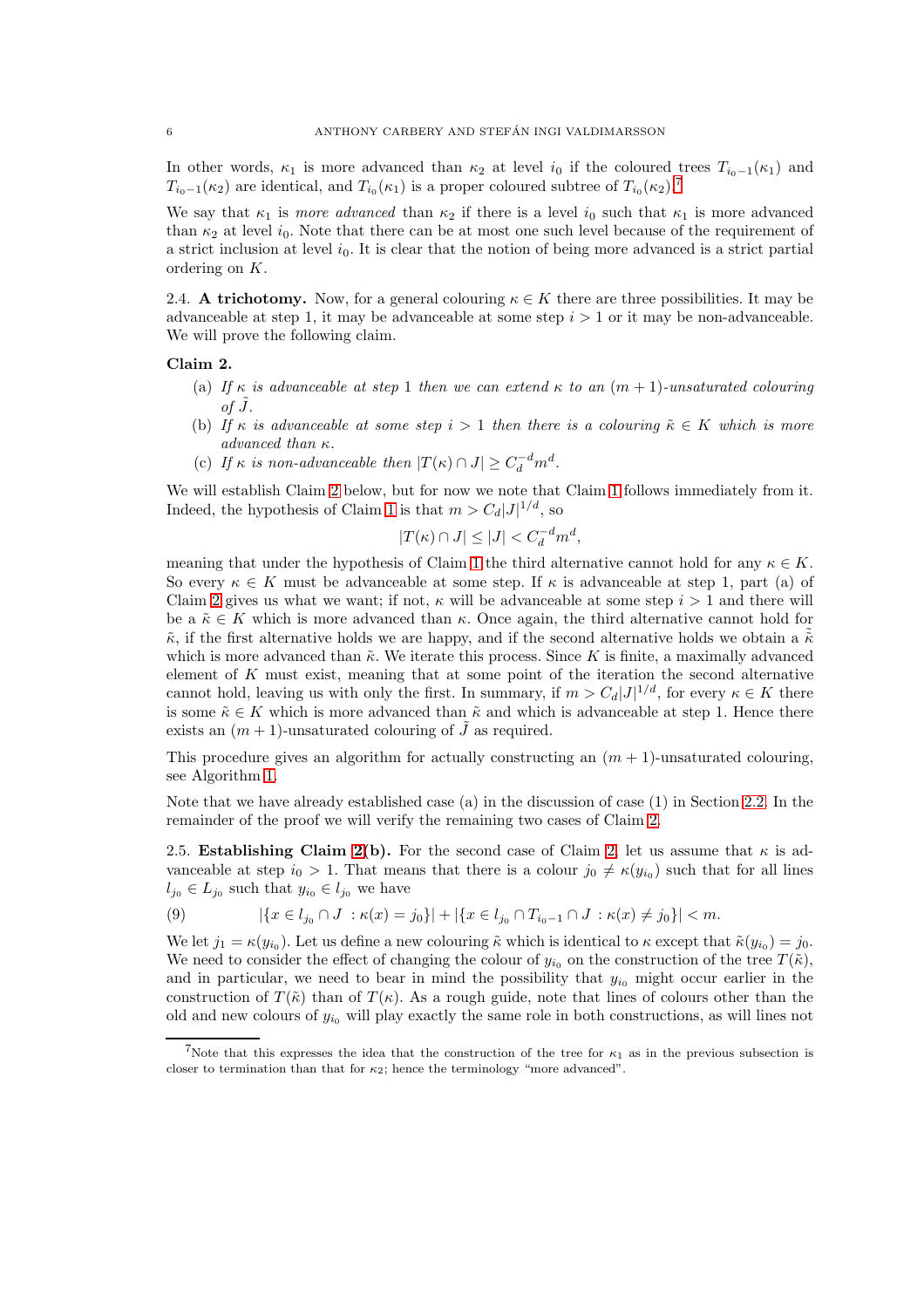<span id="page-6-0"></span>

| <b>Algorithm 1</b> Construct an $(m + 1)$ -unsaturated colouring of a set J of multijoints |  |  |  |  |  |  |  |  |  |
|--------------------------------------------------------------------------------------------|--|--|--|--|--|--|--|--|--|
|--------------------------------------------------------------------------------------------|--|--|--|--|--|--|--|--|--|

- (0) We require  $m > C_d |J|^{1/d}$ .
- (1) Let  $J_c$  be the empty set and  $\kappa$  be a colouring of  $J_c$ .
- (2) For each point  $x_0$  of J do the following:
	- (a) While  $\kappa$  is advanceable at some step  $i > 1$  w.r.t.  $\tilde{J} = J_c \cup \{x_0\}$  do the following:
		- (i) Let  $\tilde{\kappa}$  be a colouring of  $J_c$  which is more advanced than  $\kappa$ , constructed as in the proof of Claim [2](#page-5-1) (b).
		- (ii) Update  $\kappa$  to be  $\tilde{\kappa}$ .
	- (b) Now  $\kappa$  is advanceable at step 1.
	- (c) Extend  $\kappa$  to  $\tilde{J}$  by letting  $\kappa(x_0)$  be some colour j for which  $L_j^{(1)}$  is empty.
	- (d) Update  $J_c$  to be  $\tilde{J}$ .
- (3) Now  $\kappa$  is an  $(m+1)$ -unsaturated colouring of J.

containing  $y_{i_0}$ . We will need to examine vertices of the tree  $T(\kappa)$  of colour either the old or new colour of  $y_{i_0}$  for possible changes in the construction.

Specifically, we wish to verify that  $\tilde{\kappa}$  is  $(m+1)$ -unsaturated and that  $\tilde{\kappa}$  is more advanced than  $\kappa$ . The  $(m+1)$ -unsaturated conditions for  $\tilde{\kappa}$  follow immediately from the corresponding conditions for  $\kappa$  except for lines of colour  $j_0$  which go through  $y_{i_0}$ . But for those lines we just saw that

$$
|\{x \in l_{j_0} \cap J : \kappa(x) = j_0\}| < m.
$$

and so

$$
|\{x \in l_{j_0} \cap J : \tilde{\kappa}(x) = j_0\}| = |\{x \in l_{j_0} \cap J : \kappa(x) = j_0\}| + 1 \leq m.
$$

Thus  $\tilde{\kappa}$  belongs to K and it is meaningful to ask whether  $\tilde{\kappa}$  is more advanced than  $\kappa$ .

Since  $y_{i_0} \in T(\kappa)$  we can find an index  $i_1 < i_0$  such that  $y_{i_0}$  is a vertex of  $T_{i_1}(\kappa)$  but not of  $T_{i_1-1}(\kappa)$ . That means that either  $i_1 = 1$  or there exists a colour  $j_2 \neq j_1$  such that  $\kappa(y_{i_1}) = j_2$ and a line  $l_{j_1} \in L_{j_1}$  such that  $y_{i_0}, y_{i_1} \in l_{j_1}$  and

(10) 
$$
|\{x \in l_{j_1} \cap J : \kappa(x) = j_1\}| + |\{x \in l_{j_1} \cap T_{i_1 - 1} \cap J : \kappa(x) \neq j_1\}| \geq m.
$$

We want to show that  $\tilde{\kappa}$  is more advanced than  $\kappa$  at level  $i_1$ . First let us verify condition (i). If  $i_0 = 1$  then condition (i) is vacuous. Otherwise it is clear that there are two types of steps we have to consider, and for other steps before  $i_1$  condition (i) is immediate. The types of steps we have to consider correspond to vertices of the tree  $T(\kappa)$  of colour equal to the new colour of  $y_{i_0}$  and of colour equal to the old colour of  $y_{i_0}$ , and more precisely are:

- steps  $i_2$  such that  $i_2 < i_1$  and  $\kappa(y_{i_2}) \neq j_0$  but there is a line  $l_{j_0} \in L_{j_0}$  such that  $y_{i_2}, y_{i_0} \in l_{j_0}$ ; and
- steps i<sub>3</sub> such that  $i_3 < i_1$  and  $\kappa(y_{i_3}) \neq j_1$  but there is a line  $\tilde{l}_{j_1} \in L_{j_1}$  such that  $y_{i_3}, y_{i_0} \in \tilde{l}_{j_1}.$

For the former case we note that  $y_{i_0} \notin T_{i_2}(\kappa)$  since this vertex set is a subset of  $T_{i_1-1}(\kappa)$  which by assumption  $y_{i_0}$  does not belong to. Therefore we see that as  $i_0 > i_2$ 

$$
|\{x \in l_{j_0} \cap T_{i_0-1} \cap J : \kappa(x) \neq j_0\}| \geq |\{x \in l_{j_0} \cap T_{i_2-1} \cap J : \kappa(x) \neq j_0\}| + 1
$$

since  $y_{i_0}$  is a member of the former set but not the latter. So [\(9\)](#page-5-3) shows that

$$
|\{x \in l_{j_0} \cap J : \kappa(x) = j_0\}| + |\{x \in l_{j_0} \cap T_{i_2 - 1} \cap J : \kappa(x) \neq j_0\}| < m - 1.
$$

Now note that

$$
|\{x \in l_{j_0} \cap J : \tilde{\kappa}(x) = j_0\}| = |\{x \in l_{j_0} \cap J : \kappa(x) = j_0\}| + 1
$$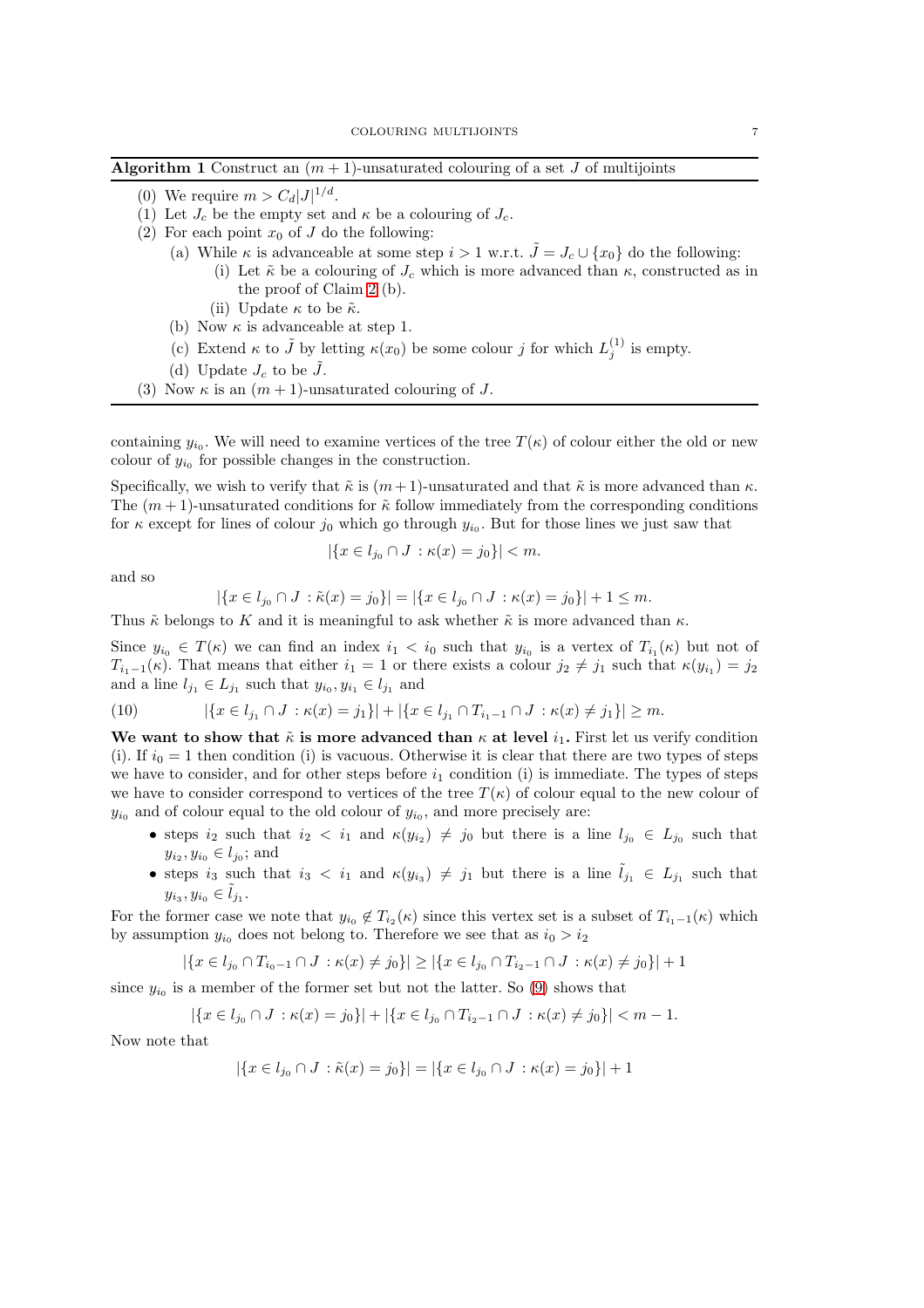and

$$
|\{x \in l_{j_0} \cap T_{i_2-1} \cap J : \tilde{\kappa}(x) \neq j_0\}| = |\{x \in l_{j_0} \cap T_{i_2-1} \cap J : \kappa(x) \neq j_0\}|
$$

where the second equality follows since  $\tilde{\kappa}$  and  $\kappa$  are identical on  $T_{i_2-1}$ . So we obtain

$$
|\{x \in l_{j_0} \cap J : \tilde{\kappa}(x) = j_0\}| + |\{x \in l_{j_0} \cap T_{i_2 - 1} \cap J : \tilde{\kappa}(x) \neq j_0\}| < m
$$

and this shows that  $l_{j_0} \notin L_{j_0}^{(i_2)}$  $j_0^{(i_2)}(\tilde{\kappa})$ . Moreover,  $l_{j_0} \notin L_{j_0}^{(i_2)}$  $j_0^{(i_2)}(\kappa)$  since if it were in this set then we would have  $y_{i_0} \in T_{i_2}(\kappa)$  which is not possible as we saw above. So  $y_{i_0}$  is not added to the vertices of  $T(\tilde{\kappa})$  at step  $i_2$ , and we deduce that the iteration in the definition of the trees proceeds identically at this step for  $\kappa$  and  $\tilde{\kappa}$ . That is, the coloured trees  $T_{i_2}(\tilde{\kappa})$  and  $T_{i_2}(\kappa)$  are identical.

For the latter case we note that  $y_{i_0} \notin T_{i_3}(\kappa)$  since this vertex set is a subset of  $T_{i_1-1}(\kappa)$  which by assumption  $y_{i_0}$  does not belong to. That means that

$$
|\{x \in \tilde{l}_{j_1} \cap J : \kappa(x) = j_1\}| + |\{x \in \tilde{l}_{j_1} \cap T_{i_3 - 1} \cap J : \kappa(x) \neq j_1\}| < m.
$$

Now note that

$$
|\{x \in \tilde{l}_{j_1} \cap J : \tilde{\kappa}(x) = j_1\}| = |\{x \in \tilde{l}_{j_1} \cap J : \kappa(x) = j_1\}| - 1
$$

and

$$
|\{x \in \tilde{l}_{j_1} \cap T_{i_3-1} \cap J : \tilde{\kappa}(x) \neq j_1\}| = |\{x \in \tilde{l}_{j_1} \cap T_{i_3-1} \cap J : \kappa(x) \neq j_1\}|
$$

where the second equality follows since  $\tilde{\kappa}$  and  $\kappa$  are identical on  $T_{i_2-1}$ . Therefore

$$
|\{x \in \tilde{l}_{j_1} \cap J : \tilde{\kappa}(x) = j_1\}| + |\{x \in \tilde{l}_{j_1} \cap T_{i_3 - 1} \cap J : \tilde{\kappa}(x) \neq j_1\}| < m - 1,
$$

and this shows that  $\tilde{l}_{j_1} \notin L_{j_1}^{(i_3)}(\tilde{\kappa})$ . Moreover,  $\tilde{l}_{j_1} \notin L_{j_1}^{(i_3)}(\kappa)$  since if it were in this set then we would have  $y_{i_1} \in T_{i_3}(\kappa)$  which is not possible as we saw above. So  $y_{i_0}$  is not added to the vertices of  $T(\tilde{\kappa})$  at step  $i_3$ , and we deduce that the iteration in the definition of the trees proceeds identically at this step for  $\kappa$  and  $\tilde{\kappa}$ . That is, the coloured trees  $T_{i_3}(\tilde{\kappa})$  and  $T_{i_3}(\kappa)$  are identical.

Hence we conclude that the coloured trees  $T_{i_1-1}(\tilde{\kappa})$  and  $T_{i_1-1}(\kappa)$  are identical.

Now we verify conditions (ii) and (iii). We note that the only possible difference between the sets  $L_j^{(i_1)}(\kappa)$  and  $L_j^{(i_1)}(\tilde{\kappa})$  for some colour j is that a line containing both  $y_{i_0}$  and  $y_{i_1}$  could be in one of these sets and not the other. We already know that the line joining these points is of colour  $j_1$  so for other colours we have that  $L_j^{(i_1)}(\kappa)$  and  $L_j^{(i_1)}(\tilde{\kappa})$  are identical and so  $I_j^{(i_1)}(\kappa)$  and  $I_j^{(i_1)}(\tilde{\kappa})$  are identical too. For colour  $j_1$  we have that  $\kappa(y_{i_0}) = j_1 \neq \tilde{\kappa}(y_{i_0})$ . This shows that  $y_{i_0}$  is an element of  $I_{j_1}^{(i_1)}(\kappa)$  but not of  $I_{j_1}^{(i_1)}(\tilde{\kappa})$ . Hence we conclude that the coloured tree  $T_{i_1}(\tilde{\kappa})$  is a proper coloured subtree of  $T_{i_1}(\kappa)$  and conditions (ii) and (iii) are verified.

This establishes the second case of Claim [2.](#page-5-1)

2.6. Establishing Claim  $2(c)$ . For the last case of Claim [2,](#page-5-1) let us recall the statement of Quilodrán's lemma,  $[8]$  and  $[2]$ , see also  $[7]$ .

**Lemma 1.** Let L be a collection of lines in  $\mathbb{F}^d$  and let J be a subset of the set of joints of L. Suppose that J has the property that for every line  $l \in L$  the cardinality of  $l \cap J$  is either 0 or at least m. Then  $|J| \geq C_d m^d$ .

Let us then assume that  $\kappa$  is non-advanceable. We let  $\bar{J}$  be the set of points in J which are vertices of the tree  $T(\kappa)$ . For a colour j we let  $\bar{L}_j$  be the union of the sets  $L_j^{(i)}$  for those indices *i* such that  $\kappa(y_i) \neq j$ . Then we let  $\bar{L} = \bar{L}_1 \cup \cdots \cup \bar{L}_d$ .

We need to verify that the hypotheses of the lemma are satisfied for  $\bar{J}$  and  $\bar{L}$ . First we note that the elements of  $\bar{J}$  are in fact joints of  $\bar{L}$ . To see this, take  $y_i \in \bar{J}$  with  $i > 1$  and assume that  $\kappa(y_i) = j$ . Then there is an  $\tilde{i} < i$  and a line  $l_j \in L_j^{(\tilde{i})}$  such that  $y_i \in l_j$  and  $\kappa(y_i) \neq j$